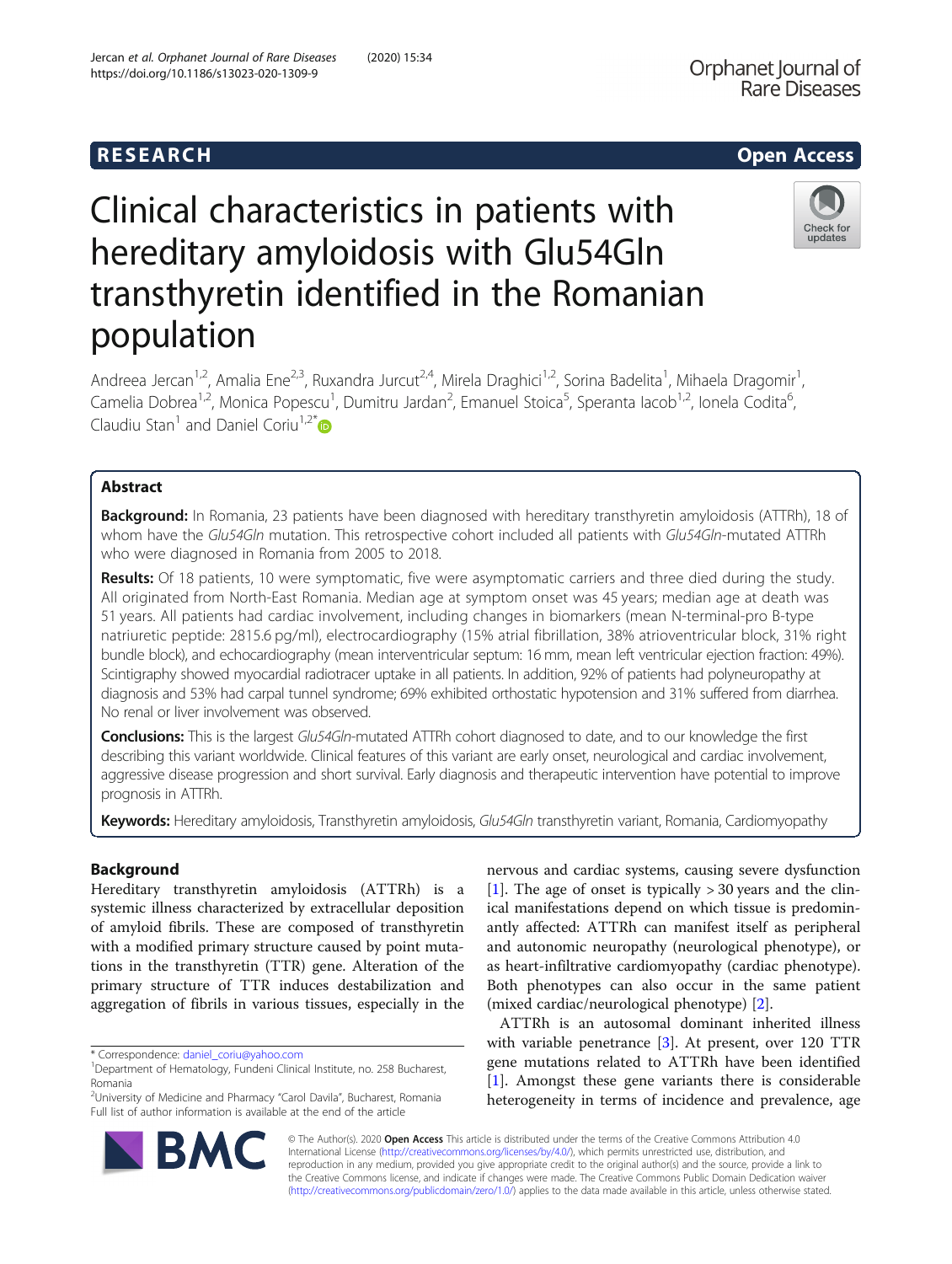at symptom onset and clinical manifestation. These factors, together with a low level of awareness of transthyretin amyloidosis (ATTR) among physicians, have led to ATTR being considered a rare illness confined to specific geographical areas. Owing to recent advances in diagnosis and therapy, new geographic areas with an increased incidence of ATTR (such as the Balkans) have been identified, as well as cases in non-endemic areas.

In Romania, the first cases of ATTRh with the Glu54Gln mutation were reported in 2012 [[4\]](#page-7-0). So far, 23 patients have been diagnosed with ATTRh in Romania: three with the Val30Met mutation, two with the Glu89Lys mutation and 18 with Glu54Gln mutation. We carried out a retrospective, observational study to describe the clinical characteristics of ATTR in Romanian patients with the Glu54Gln mutation.

## Results

Overall, 18 patients were included in the study, of whom 13 had symptomatic disease and five were asymptomatic carriers. At the time of analysis, 10/13 symptomatic patients are still alive and three had died during the study. Asymptomatic carriers were either relatives of diagnosed patients ( $n = 3$ ) or were diagnosed during active screening in the area in which the highest prevalence of ATTR was observed  $(n = 2)$ .

All 18 patients come from ten apparently unrelated families originating from North-East Romania (Suceava County); all belong to the Romanian ethnic group (Fig. 1). In nine of these families, the proband was identified as they had symptomatic disease. In the tenth family, the proband was a healthy carrier who was identified by active screening that we carried out in families based in the area. All symptomatic patients had a family history of neurological involvement or death at a young age.

## Prevalence

Prevalence of ATTRh (the number of patients diagnosed with ATTR per 1,000,000 people) was based on the number of diagnosed patients and the current Romanian population according to the National Institute of Statistics. According to these data, Romania has a population of 19,530,631, and Suceava County has a population of 626,789 inhabitants [[5\]](#page-7-0). The prevalence of ATTRh is therefore 1.02 per million, and the prevalence of Glu54Gln-mutated ATTR is 0.76 per million. Within Suceava County, the prevalence of Glu54Gln-mutated ATTR is 2.39 per 100,000 inhabitants. On 31 December 2018, 20 patients with ATTRh were living in Romania, 15 of whom had the Glu54Gln mutation.

## General data on Glu54Gln-mutated ATTR

Of the 18 patients in this study, eight (44%) were male and 10 (56%) were female. Of these, five were asymptomatic carriers (age range: 16–32 years), 10 were symptomatic patients (age range: 35–53 years), and three patients had died during the study (Table [1\)](#page-2-0). Asymptomatic carriers



Fig. 1 Geographical distribution of patients diagnosed with Glu54Gln-mutated ATTR in Romania. There is a cluster of patients in the North-East area of Romania, in Suceava County. Most patients come from a single town in this county, Todiresti. "Free Romania Editable Map" by [yourfreetemplates.com](http://yourfreetemplates.com) is licensed under CC BY-ND 4.0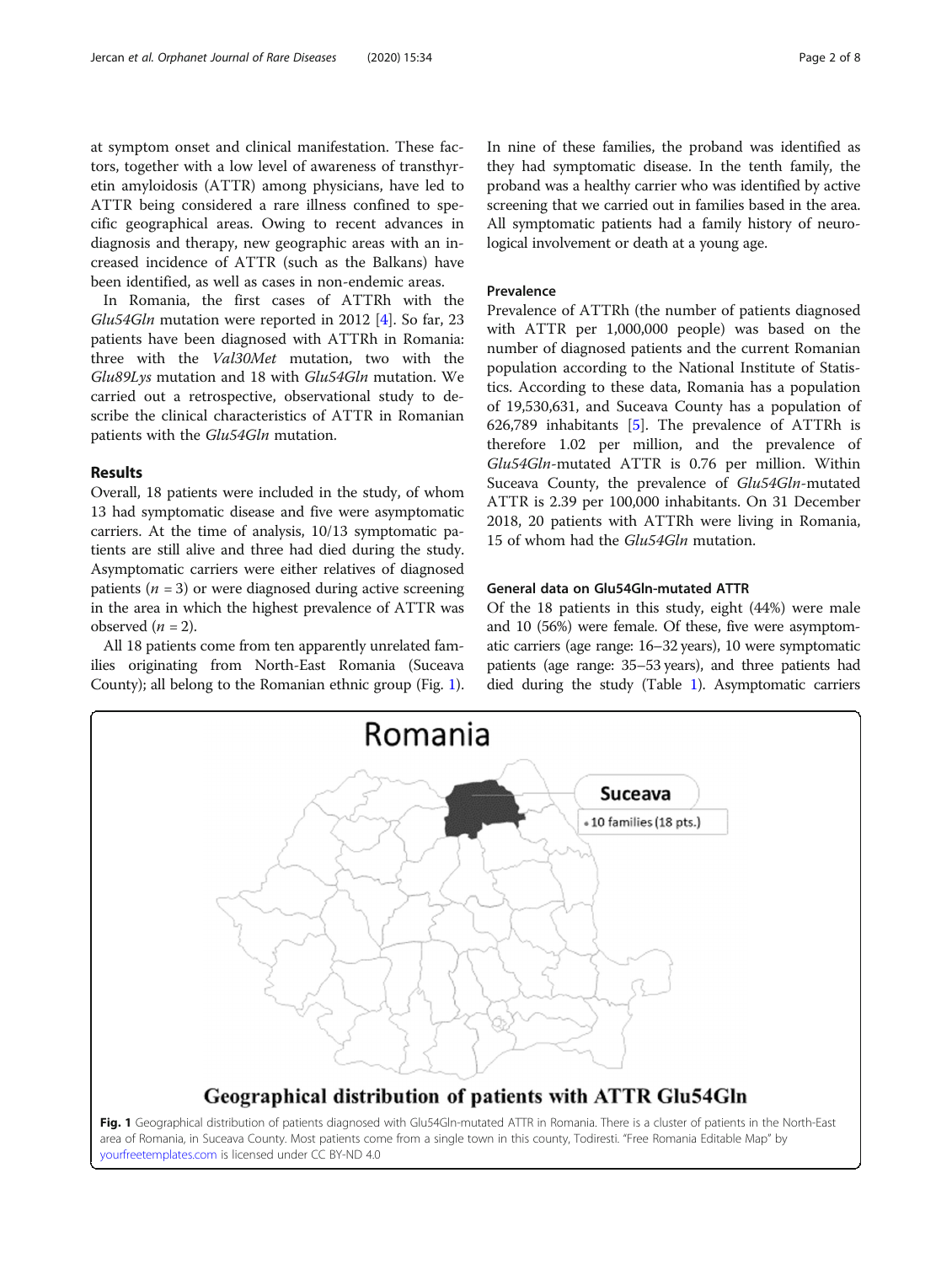|                                                                       | Table 1 Characteristics of symptomatic ATTR patients |                  | with the Glu54GIn mutation                       |                                  |                                                                                                                                                                                                                           |                                              |                                                                         |                |
|-----------------------------------------------------------------------|------------------------------------------------------|------------------|--------------------------------------------------|----------------------------------|---------------------------------------------------------------------------------------------------------------------------------------------------------------------------------------------------------------------------|----------------------------------------------|-------------------------------------------------------------------------|----------------|
| Patient [family]                                                      | Age at diagnosis                                     | Diagnosis (year) | Mean time from<br>diagnosis to onset<br>(months) | Symptoms at onset                | Peripheral nervous system<br>dysfunction                                                                                                                                                                                  | Autonomic dysfunction                        | Cardiac features                                                        | Alive/deceased |
| 1(A)                                                                  | $\frac{8}{4}$                                        | 2005             | 36                                               | Paresthesia<br>US                | SM-PN<br>CTS                                                                                                                                                                                                              | Dysphagia<br>Diarrhea<br>HD                  | 生                                                                       | Deceased       |
| $2$ $\left[\mathcal{B}\right]$                                        | $43$                                                 | 2008             | 36                                               | E                                | CTS                                                                                                                                                                                                                       |                                              | 生                                                                       | Deceased       |
| $\mathcal{I}\left(\mathbb{C},\mathbb{M}\right)$                       | 35                                                   | 2012             | Ξ                                                | Weight loss<br>Paresthesia<br>生  | Paresthesia                                                                                                                                                                                                               | Diarrhea<br>$\frac{1}{2}$                    | 1st degree AV block<br>生                                                | Deceased       |
| $4$ $(\subset_2^*)$                                                   | $\frac{1}{4}$                                        | 2017             | $\approx$                                        | Weight loss<br>Paresthesia       | SM-PN                                                                                                                                                                                                                     | Constipation<br>HT                           | 1st degree AV block<br>pericardial effusion<br><b>RBBB</b><br>SVES<br>生 | Alive          |
| 5 (D)                                                                 | 51                                                   | 2016             | ₹                                                | Weight loss<br>Diarrhea          | SM-PN                                                                                                                                                                                                                     | Diarrhea<br>HD                               | 生<br>$\overline{\mathcal{A}}$                                           | Alive          |
| $6E_i$                                                                | 52                                                   | 2017             | $\circ$                                          | Weight loss<br>Paresthesia       | SM-PN<br>CTS                                                                                                                                                                                                              | Constipation<br>OHT                          | RBBB<br>$\pm$                                                           | Alive          |
| $\mathcal{I}\left(\mathbb{E}_{2}^{*}\right)$                          | 47                                                   | 2017             | $\geq$                                           | Weight loss<br>Paresthesia       | SM-PN                                                                                                                                                                                                                     | Constipation<br>HT                           |                                                                         | Alive          |
| $8/E_3**$                                                             | $47$                                                 | 2017             | $\sim$                                           | Paresthesia                      | SM-PN<br>CTS                                                                                                                                                                                                              |                                              | SVES                                                                    | Alive          |
| $9F$                                                                  | $\frac{1}{4}$                                        | 2017             | $\frac{8}{6}$                                    | Paresthesia                      | SM-PN<br>CTS                                                                                                                                                                                                              |                                              | 1st degree AV block<br>AF<br>生                                          | Alive          |
| 10 [G]                                                                | $\frac{9}{4}$                                        | 2017             | $\delta$                                         | Paresthesia                      | SM-PN<br>CTS                                                                                                                                                                                                              | Constipation                                 | Pericardial effusion<br>Trifascicular block<br>$\pm$                    | Alive          |
| $11~\rm{fH}$                                                          | $42\,$                                               | 2018             | $\circ$                                          | Gastroparesis<br>Weight loss     | S-PN<br>CTS                                                                                                                                                                                                               | Diarrhea/constipation<br>Gastroparesis<br>HT | 3rd degree AV block<br>NSVT<br>RBBB<br>生                                | Alive          |
| $12 [l_1*]$                                                           | $\overline{4}$                                       | 2017             | 48                                               | Weight loss<br>Paresthesia<br>CS | SM-PN                                                                                                                                                                                                                     | Urinary dysfunction<br>Constipation<br>HT    | RBBB<br>뚶                                                               | Alive          |
| $13~\mathit{Hz}^*$                                                    | 46                                                   | 2017             | $\delta$                                         | Weight loss<br>Paresthesia       | SM-PN                                                                                                                                                                                                                     | HT                                           | 生                                                                       | Alive          |
| Letters A-I denote each family<br><b>**First cousins</b><br>*Siblings | motor polyneuropathy, SVES supraventricular          |                  |                                                  |                                  | AF atrial fibrillation, CTS carpal tunnel syndrome, HF heart failure, NSVT non-sustained ventricular tachycardia, OHT orthostatic hypotension, RBBB right bundle branch block, S-PN sensory polyneuropathy, SM-PN sensory |                                              |                                                                         |                |

<span id="page-2-0"></span>Jercan et al. Orphanet Journal of Rare Diseases (2020) 15:34 extending the state of the Page 3 of 8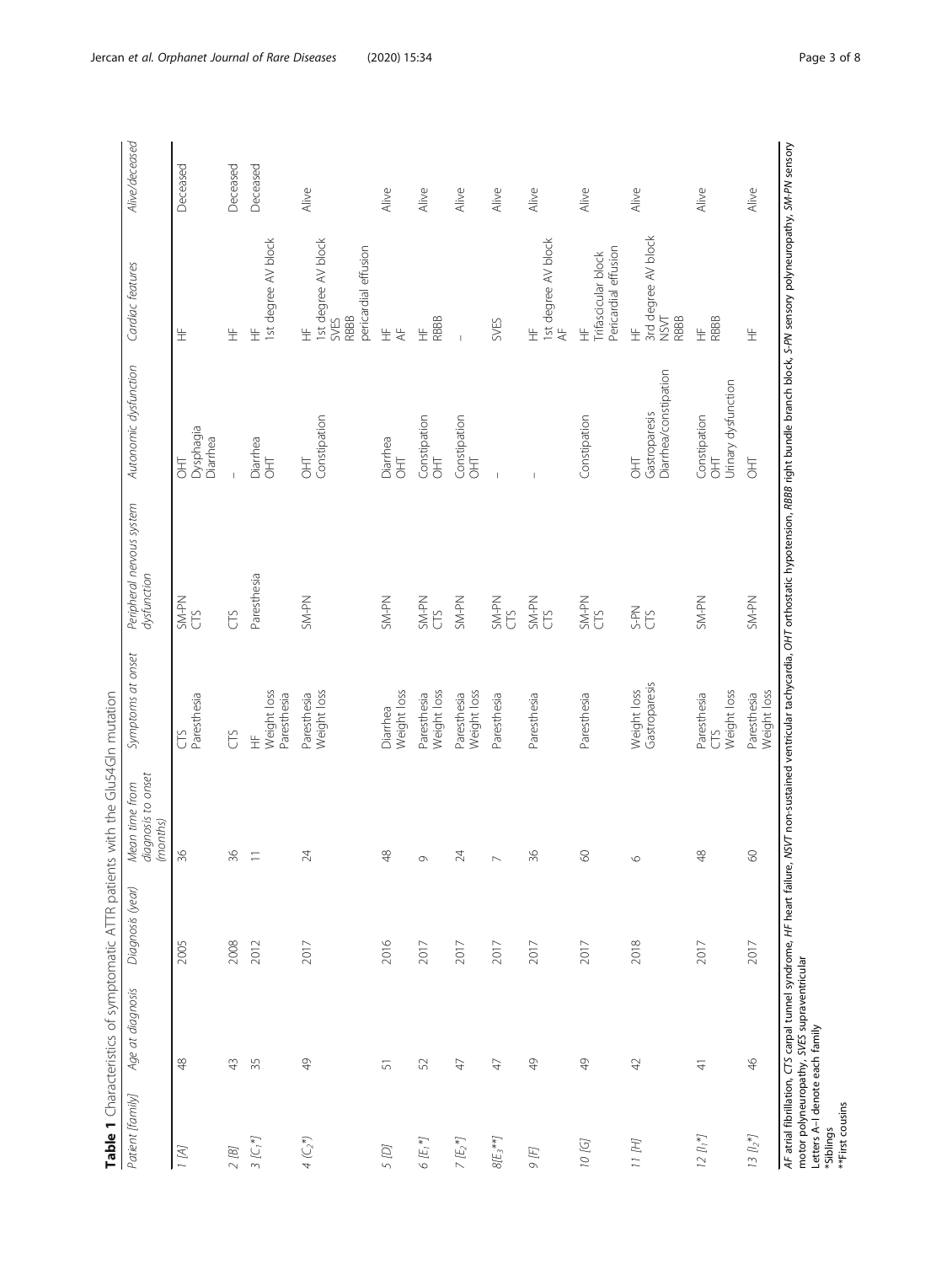were diagnosed from 2011 onwards and are periodically evaluated.

The median age at death was 53 years ( $n = 3$ ; range: 46– 54 years); median survival time from symptom onset was 3 years (range: 3–5 years). In all three patients, death was caused by complications related to cardiac involvement.

Overall, 38 relatives of the ATTR patients in our study had died by sudden death and/or paralysis, with median age at death being 48 years. Median age at death among males was 5 years lower than in females (males: 45 years, females: 50 years).

The median time from symptom onset to diagnosis (index patients;  $n = 10$ ) was 24 months (range: 6–60) months). In women, median time to diagnosis was 20 months; this was longer in men, at 36 months. In all symptomatic patients (living or deceased), the median age at onset of ATTR was 45 years, and the median age at diagnosis was 48 years (49 years in women and 47.5 years in men). Symptoms of ATTR at first presentation, as shown in Table [1](#page-2-0), were distal paresthesia ( $n = 10$ ), carpal tunnel syndrome ( $n = 3$ ), orthostatic hypotension, ( $n = 9$ ), heart failure (*n* = 11), weight loss (*n* = 8), diarrhea (*n* = 4) and constipation ( $n = 5$ ). Overall, clinical progression was similar in all patients, with a prolonged history of neurological disease and later signs of cardiac disease.

Figure 2 shows the pedigree chart of the largest family with Glu54Gln-mutated ATTR. In the second generation, six out of seven members died between the ages of 45 and 53, with clinical signs indicating ATTRh. Unfortunately, in the third and fourth generation we do not have complete information about many family members, either because they have not provided consent for medical testing and treatment, or because they have moved house or emigrated.

### Cardiac involvement

Cardiac involvement (Table [2](#page-4-0)) was assessed in all 13 symptomatic patients, and all of these patients exhibited cardiac changes at diagnosis. The average concentration of N-terminal-pro B-type natriuretic peptide (NTproBNP) in seven symptomatic patients was 2815.6 pg/ml (range: 43.5–7140 pg/ml). Troponin was positive in three out of five tested patients (60%).

Based on electrocardiogram (ECG) and Holter 24-h monitoring, 9/13 patients (69%) presented with sinus rhythm, two (15%) with atrial fibrillation, and six (46%) with ventricular extrasystoles. Atrioventricular block (AV block) was present in five patients (38%): of these, four suffered a first-degree AV block and one had a third-degree AV block. Four patients (31%) had a right bundle branch block (RBBB) and one patient (8%) presented with a left bundle branch block; one patient had a trifascicular block (RBBB, first-degree AV block and left anterior hemiblock) (Table [2\)](#page-4-0).

One patient needed an implantable cardioverterdefibrillator at diagnosis owing to repeated runs of non-sustained symptomatic ventricular tachycardia and third-degree AV block. Another patient required a pacemaker implant for trifascicular block with long

Affected female

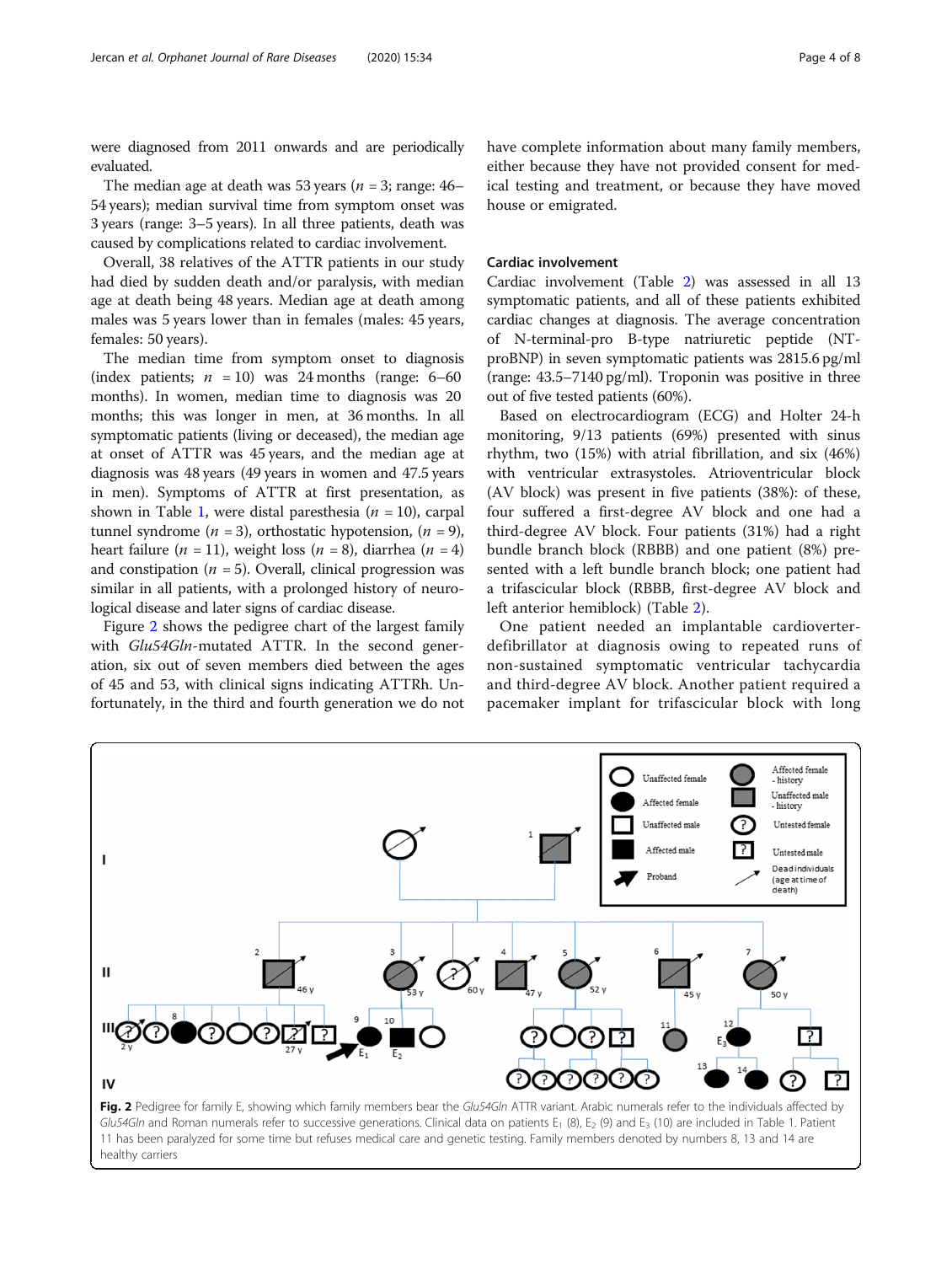<span id="page-4-0"></span>Table 2 Cardiac characteristics of Glu54Gln-mutated ATTR

| Cardiac characteristics                  | Glu54Gln ATTR (7 patients) |
|------------------------------------------|----------------------------|
| Age, years                               | 45.9                       |
| Sex, % male                              | 28.5%                      |
| NT-proBNP (pg/ml), mean [range]          | 2815.6 [34.5-7140]         |
| IVS thickness, mm, mean [range]          | $16$ [13-21]               |
| PW thickness, mm, mean [range]           | $15$ [12-17]               |
| RV free wall thickness, mm, mean [range] | $7[5-8]$                   |
| S', cm/s, mean [range]                   | $5.4[4-7]$                 |
| E/A, mean [range]                        | $2.3$ [0.9-4.2]            |
| E/E', mean [range]                       | 19 [10-26]                 |
| TAPSE, mean [range]                      | 19 [13-26]                 |
| GLS, %, mean [range]                     | $-13$ [ $-7.7$ , $-18.5$ ] |
| Atrial fibrillation, n, %                | 2(15%)                     |
| AV block, n, %                           | 5 (38%)                    |
| RBBB, n, %                               | 4 (31%)                    |
| LBBB, n, %                               | 1(8%)                      |
| LVEF %, mean [range]                     | 49 [30-60]                 |
| Pericardial effusion, n, %               | 2 (15%)                    |

A late phase mitral wave velocity, AV block atrioventricular block, E early mitral wave velocity, E' early diastolic mitral annulus velocity, GLS global longitudinal strain, IVS interventricular septum, LBBB left bundle branch block, LVEF left ventricular ejection fraction, NT-proBNP N-terminal-pro hormone B-type natriuretic peptide, PW posterior wall, RV thickness right ventricular thickness, RBBB right bundle branch block, S′ mitral annulus systolic myocardial velocity, TAPSE Tricuspid annular plane systolic excursion

conduction times that were identified in the electrophysiological examinations.

All symptomatic patients underwent echocardiographic evaluation. Mean interventricular septum (IVS) thickness was 16 mm and mean posterior wall (PW) thickness was 15 mm. Mean left ventricular (LV) ejection fraction (LVEF) was 49%, mean mitral annulus systolic myocardial velocity was 5.4 cm/s, mean early mitral wave velocity/late phase mitral wave velocity was 2.3, mean early mitral wave velocity/early diastolic mitral annulus velocity was 19, and mean left ventricular global longitudinal strain (GLS) was − 13%. Mean right ventricular free wall thickness was 7 mm, with an average Tricuspid Annular Plane Systolic Excursion was 19 mm. Pericardial effusion was present in two patients (Table 2).

Scintigraphy with 99 m technetium-hydroxymethylene diphosphonate (99mTc-HDP) was performed in eight patients. We analyzed the visual score (VS) and heart/contralateral region (H/CL) in seven symptomatic patients: average H/CL was 2.25 [range: 1.69–3.19]. Based on Perugini classification, one patient had a VS of III, three patients had a VS of II and four patients had a VS of I.

One patient underwent cardiac magnetic resonance imaging, which showed asymmetric cardiac hypertrophy, mild-to-moderate biventricular dysfunction and diffuse circumferential subendocardial late gadolinium enhancement.

#### Neurologic involvement

Among 13 symptomatic patients (living and deceased) analyzed at diagnosis, 12 (92%) had axonal polyneuropathy and seven patients (53%) had carpal tunnel syndrome. As shown in Table 3, in the 10 living symptomatic patients, mean modified body mass index (mBMI) was 1084 (g/l) x (kg/m<sup>2</sup>) and mean neuropathy impairment score of lower limbs (NIS-LL) was 13.4 at diagnosis and 15.6 six months after diagnosis. At diagnosis, all 13 symptomatic patients had stage 1 familial amyloid polyneuropathy. Polyneuropathy disability (PND) score was available for eight symptomatic patients: five had a score of I and three had a score of II.

Orthostatic hypotension was present in 9/13 symptomatic patients (69%). At diagnosis, four patients (31%) had diarrhea and five (38%) had constipation. Eight patients (62%) presented with weight loss before diagnosis. One patient (8%) presented with frequent vomiting episodes/gastroparesis.

## Other characteristics

Sicca syndrome was present in 3/13 symptomatic patients (23%). One patient (7.7%) exhibited Howell-Jolly bodies, without any associated pancytosis or splenomegaly. Mean factor X level was 84% [range: 50–131%]. None of the patients presented with nephrotic syndrome or liver involvement. A fibroscan examination was performed in seven patients and the mean value was 5.1 kPa, i.e. within the normal range. No cholestasis or hepatomegaly was observed.

### **Discussion**

This paper is the first to describe the clinical characteristics of the largest Glu54Gln-mutated ATTRh cohort diagnosed to date, and to our knowledge is the first reported incidence of this variant worldwide.

| <b>Table 3</b> Neurological characteristics of Glu54Gln-mutated ATTR |  |
|----------------------------------------------------------------------|--|
|----------------------------------------------------------------------|--|

| Neurological characteristics at diagnosis for<br>symptomatic patients |                 | Glu54Gln ATTR   |
|-----------------------------------------------------------------------|-----------------|-----------------|
| NIS-LL, mean, range $(N = 8)$                                         |                 | 13.4 [4-26]     |
| mBMI, $(q/l) \times (kq/m^2)$ , mean, range $(N = 8)$                 |                 | 1084 [611-1444] |
| PND scale (8 patients)                                                | Grade I, n (%)  | 5 (63%)         |
|                                                                       | Grade II, n (%) | 3 (37%)         |
| Polyneuropathy, $n$ (%) ( $N = 13$ )                                  |                 | 12 (92%)        |
| Carpal tunnel syndrome, $n$ (%) ( $N = 13$ )                          |                 | 7 (53%)         |
| Orthostatic hypotension, $n$ (%) ( $N = 13$ )                         |                 | 9(69%)          |
| Diarrhea, n $(\%)$ ( $N = 13$ )                                       |                 | 4 (31%)         |
| Constipation, $n$ (%) ( $N = 13$ )                                    |                 | 5 (38%)         |
| Weight loss, n $(\%)$ $(N = 13)$                                      |                 | 8 (62%)         |

mBMI modified body mass index, NIS-LL neuropathy impairment score of lower limbs, PND polyneuropathy disability score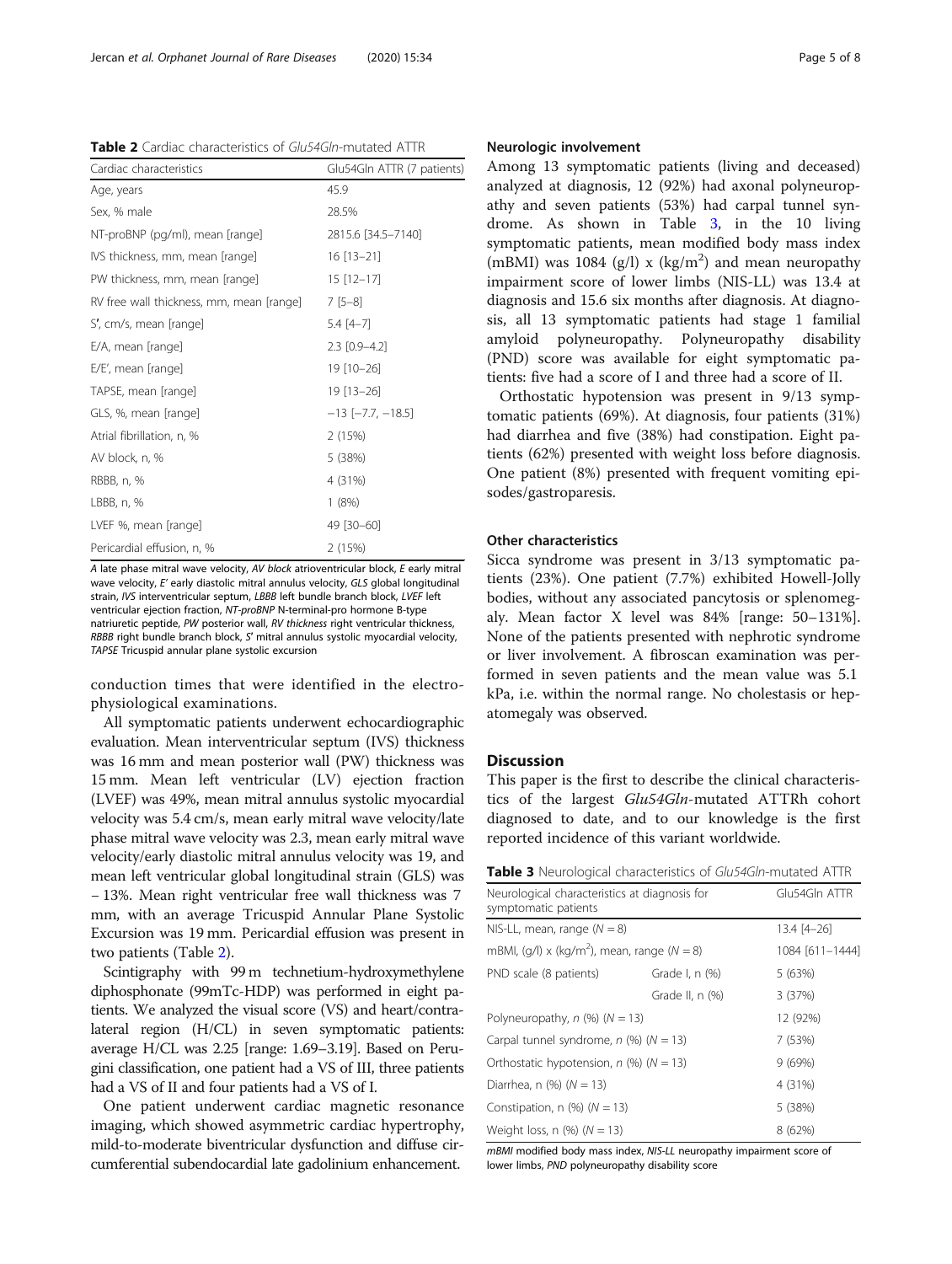## Prevalence

Until recently, ATTRh — also referred to as family polyneuropathy — was considered a genetic disease that only occurred in specific populations in Western Europe, Japan, the USA, and South America. ATTR was largely considered to be a neurological disease that held little interest for other medical specialists. In addition, it is very rare and has a heterogeneous clinical manifestation. Its onset later in life, in patients over 30 years old, makes it less likely that doctors consider a differential diagnosis of a genetic disease. All of these factors have contributed to the lack of ATTR diagnoses in Romania and elsewhere. In 2005, we diagnosed our first case of ATTRh in Romania and only a few years later, a second case was diagnosed.

The prevalence of ATTR is lower in Romania (1.02 per 1,000,000 people) compared with Portugal (192–204 per 1,000,000), Sweden (25.8 per 1,000,000), Cyprus (37.2–43.3 per 1,000,000), Italy (9.1 per 1,000,000), France (7.5 per 1,000,000), Bulgaria (5.68 per 1,000,000), Netherlands (2.67 per 1,000,000) and Germany (1.48 per 1,000,000), but it is higher than in Japan (0.99 per 1,000, 000) and Turkey (0.32 per 1,000,000) [[6\]](#page-7-0).

In Suceava county, all patients with ATTR were positive for the Glu54Gln mutation, with a prevalence of 2.39 per 100,000 people. This prevalence is lower than that in endemic areas of Europe (Northern Portugal, 151; Northern Sweden, 104; Cyprus, 3.72 per 100,000) [[7](#page-7-0)–[9\]](#page-7-0), and lower than in Spain (Majorca, 3.1–5 per 100, 000), but higher than in Japan (Nagano, 1.29; Kumamoto, 1.02; Ishikawa, 0.38 per 100,000) and Italy (Sicily, 0.02–0.88 per 100,000) [\[6](#page-7-0)].

We believe that the prevalence of this disease in Romania is substantially underestimated, owing to several contributing factors including lack of access to or refusal to receive medical care for paralysis patients; diagnostic failure; and early sudden death. Another contributing factor is the limited survival of these patients after disease becomes symptomatic (average survival time from diagnosis to death in this study was 3.7 years).

## Clinical phenotype of Glu54Gln-mutated ATTR

The phenotype of ATTRh may be dominated by neurological involvement or cardiac involvement, or may be mixed, with both cardiac and neurological involvement [[10\]](#page-7-0). *Glu54Gln*-mutated ATTRh has a mixed phenotype, with clinical onset in patients' fourth decade. Distal paresthesia and carpal tunnel syndrome are initial manifestations, with significant cardiac involvement and autonomic dysfunction occurring after diagnosis.

## Cardiac characteristics of Glu54Gln-mutated hATTR

Cardiac involvement has a significant role in the morbidity and mortality of patients with amyloidosis.

Compared with published literature [\[11\]](#page-7-0), Glu54Gln-mutated ATTRh has similar echocardiographic features to other forms of ATTRh.

99mTc-HDP scintigraphy can be used to detect cardiac involvement in ATTRh even before clear echocardiographic changes are apparent  $[12]$ . In this study, all symptomatic patients exhibited myocardial uptake of 99mTc-HDP. Scintigraphy was only performed in one asymptomatic patient and this showed no uptake.

Compared with Val122Ile-mutated ATTRh, which is associated with a predominantly cardiac phenotype, patients with the Glu54Gln mutation in our cohort were younger at diagnosis, with lower LV wall thickness and LVEF. Average LV wall thickness in our cohort was similar to that reported in other ATTRh cohorts, but lower than in patients with wild-type ATTR and higher than in patients with light chain amyloidosis [[13](#page-7-0)]. Atrial fibrillation appeared to be less frequent in our study than in reports of patients with the Val122Ile mutation [[9\]](#page-7-0). Patients with the *Glu54Gln* mutation had higher NT-proBNP levels at diagnosis than patients with other forms of ATTRh, although they were still lower than in patients with wild-type ATTR or light chain amyloidosis.

#### Neurologic characteristics of ATTR Glu54Gln

Neurological involvement in this cohort was manifested by peripheral polyneuropathy in a large proportion of patients, mostly with a grade I PND score and grade I familial amyloid polyneuropathy score. Carpal tunnel syndrome was present in half of the patients. Autonomic nervous system involvement was present in more than half of the symptomatic patients, with its main manifestations being orthostatic hypotension and diarrhea. Weight loss at diagnosis was reported in 62% of symptomatic patients.

### General findings: comparison with other ATTRh variants

In our study, age at diagnosis was lower than the European average, based on the NEURO-TTR study of 172 patients with  $ATTR [14]$  $ATTR [14]$ .

Patients with ATTRh and the Glu54Gln mutation present with a mixed phenotype, similar to patients with Val30Met variant-late onset, Glu89Gln, Phe64Leu or Thr49Ala [[8](#page-7-0)]. Patients with the Val30Met variant-late onset typically exhibit a later onset at  $\sim$  59.5 years, and often have no family history, less autonomic involvement and more cardiac, renal and ocular involvement  $[15]$  $[15]$ . The *Glu89Gln* variant is characterized by onset at 49 years; symptoms at onset typically include paresthesia/carpal tunnel syndrome, early cardiac dysfunction followed by heart failure, dysautonomia and cachexia. Average survival is 7.6 years, and the main cause of death is cardiac involvement  $[16]$ . Another example is the *Phe64Leu* variant: this has variable penetrance, with a positive family history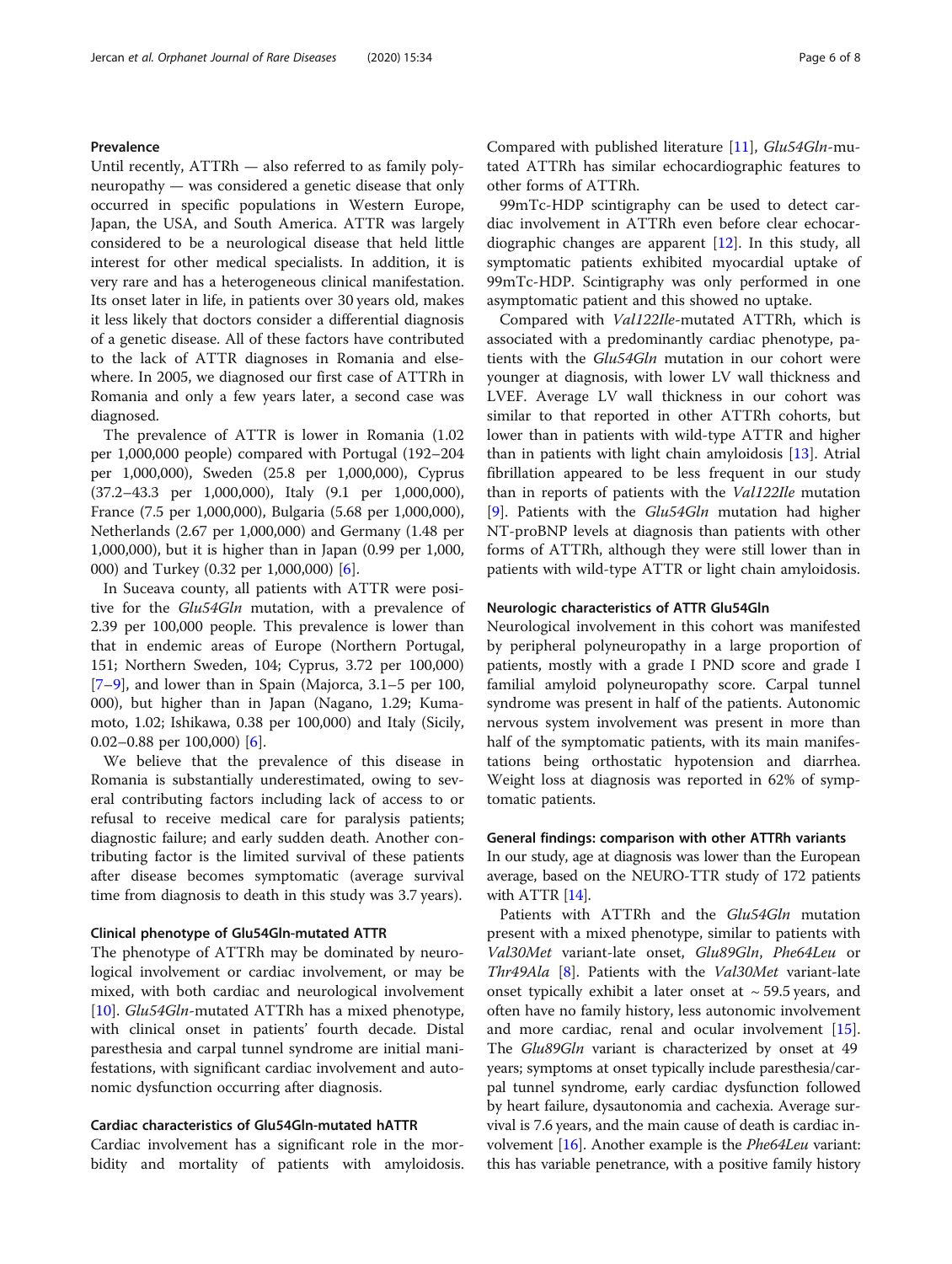in only half of cases. Average age at onset is 64 years, with symptoms of paresthesia/carpal tunnel syndrome, severe neuropathy and moderate dysautonomia. Cardiac involvement is mild. Average survival is 11.3 years, with the average age at death being 77.6 years, typically caused by cachexia and dysautonomia [[16](#page-7-0)]. Finally, ATTRh patients with the Thr49Ala variant experience onset of the disease at  $\sim$  55 years. Autonomic involvement is typical, but this remains isolated for several years. Patients also experience moderate neuropathy, cachexia, and mild cardiac involvement. Average survival is 10.7 years, with a common cause of death being dysautonomia and cachexia [\[16\]](#page-7-0). Compared with these mixed-phenotype variants, patients with the Glu54Gln mutation have earlier disease onset (the average is at 44.5 years old); they often present with paresthesia/carpal tunnel syndrome, but with simultaneous cardiac involvement (all Glu54Gln patients have some degree of cardiac involvement at diagnosis).

To date, we have found only one published case report on ATTRh patients with the Glu54Gln variant. Although the case describes a 43-year-old female patient in Spain, she is in fact of Romanian origin, who presented with severe cardiomyopathy and carpal tunnel syndrome and died immediately after diagnosis [\[17\]](#page-7-0).

Novel treatments for ATTRh that have recently been approved are the TTR tetramer stabilizer tafamidis, and patisiran and inotersen, which work by RNAi-mediated silencing of hepatic TTR expression. Tafamidis has been shown to stabilize the variant transthyretin tetramer, including the Glu54Gln variant, in an ex vivo study [\[18](#page-7-0)]. Since 2016, tafamidis has been available in Romania. This progress is an opportunity to improve care for patients suffering from this fatal disease, but the efficacy of therapy largely depends on early diagnosis. For this reason, it is imperative to raise doctors' awareness, regardless of their specialism, about this rare disease, especially in non-endemic areas. Management of healthy carriers is also a key issue. According to current recommendations, treatment initiation should only begin when patients present with stage 1 polyneuropathy. This leaves us with the question of how to manage carriers who exhibit neurological symptoms, but do not yet fulfil these criteria.

The main limitation of this study is the relatively low number of patients in our cohort. However, this represents all diagnosed ATTRh patients with the Glu54Gln mutation diagnosed in Romania, highlighting the rarity of this disease. Patients were diagnosed and treated over a prolonged period of 14 years, during which the standard of care changed. This means that some diagnostic tests, such as cardiac biomarkers, NIS-LL and PND scores, were not carried out in all patients. Nonetheless, a thorough workup was conducted in line with the standard of care at the time for each patient, including family history, laboratory tests, and cardiac, neurologic, and autonomic evaluation.

## Conclusions

This is the largest study published to date about ATTRh in Romania. This Romanian cohort predominantly included patients with the Glu54Gln mutation, which appears to be prevalent in the Romanian population, with all the patients originating from the North-East of Romania. Overall, the prevalence of ATTR in our country is low compared with endemic areas. Clinical manifestations of ATTRh in this cohort were dominated by early onset, significant neurologic and cardiac involvement, aggressive disease progression and short survival times after diagnosis. Earlier diagnosis and therapeutic intervention with new agents has potential to improve prognosis for patients such as these.

### **Methods**

This retrospective, observational study included all patients carrying a Glu54Gln TTR mutation who were diagnosed and evaluated in the Haematology Department of Fundeni Clinical Institute and in the Neurology Department of the University Emergency Hospital in Bucharest, Romania, between 2005 and 2018. The study was approved by the Ethics Committee of Fundeni Clinical Institute and patients' informed consent was obtained.

Data were collected as follows: family history, place of residence and birthplace of relatives with ATTR, symptoms, complete blood count, the presence of Howell-Jolly bodies in peripheral blood smears, and the level of coagulation factor X.

The TTR Glu54Gln mutation was evaluated through polymerase chain reaction- restriction fragment length polymorphism using restriction enzyme Pvu II [\[4](#page-7-0)]. Also, DNA sequencing (Sanger method) of all four exons of the TTR gene was performed [\[19\]](#page-7-0). Abdominal fat pad biopsy or salivary gland biopsy was performed using Congo Red staining and polarized light microscopy to identify amyloid deposits, as well as immunohistochemistry with anti-TTR antibodies, serum protein electrophoresis, serum protein immunofixation, and serum free light chain analysis.

Cardiac evaluation varied with the clinical indication of the patient. It included, variously: assessment of cardiac biomarkers (NT-proBNP, troponin); ECG; 24-h Holter monitoring; 99mTc-HDP scintigraphy; and cardiac magnetic resonance imaging. Echocardiography was used to evaluate functional and structural parameters including the IVS, PW thickness, left ventricular ejection fraction, LV diastolic function parameters and the GLS.

Liver function was evaluated using laboratory tests (for alanine aminotransferase; aspartate aminotransferase; bilirubin [total and direct]; gamma-glutamyl transferase; alkaline phosphatase; and albumin) and liver stiffness